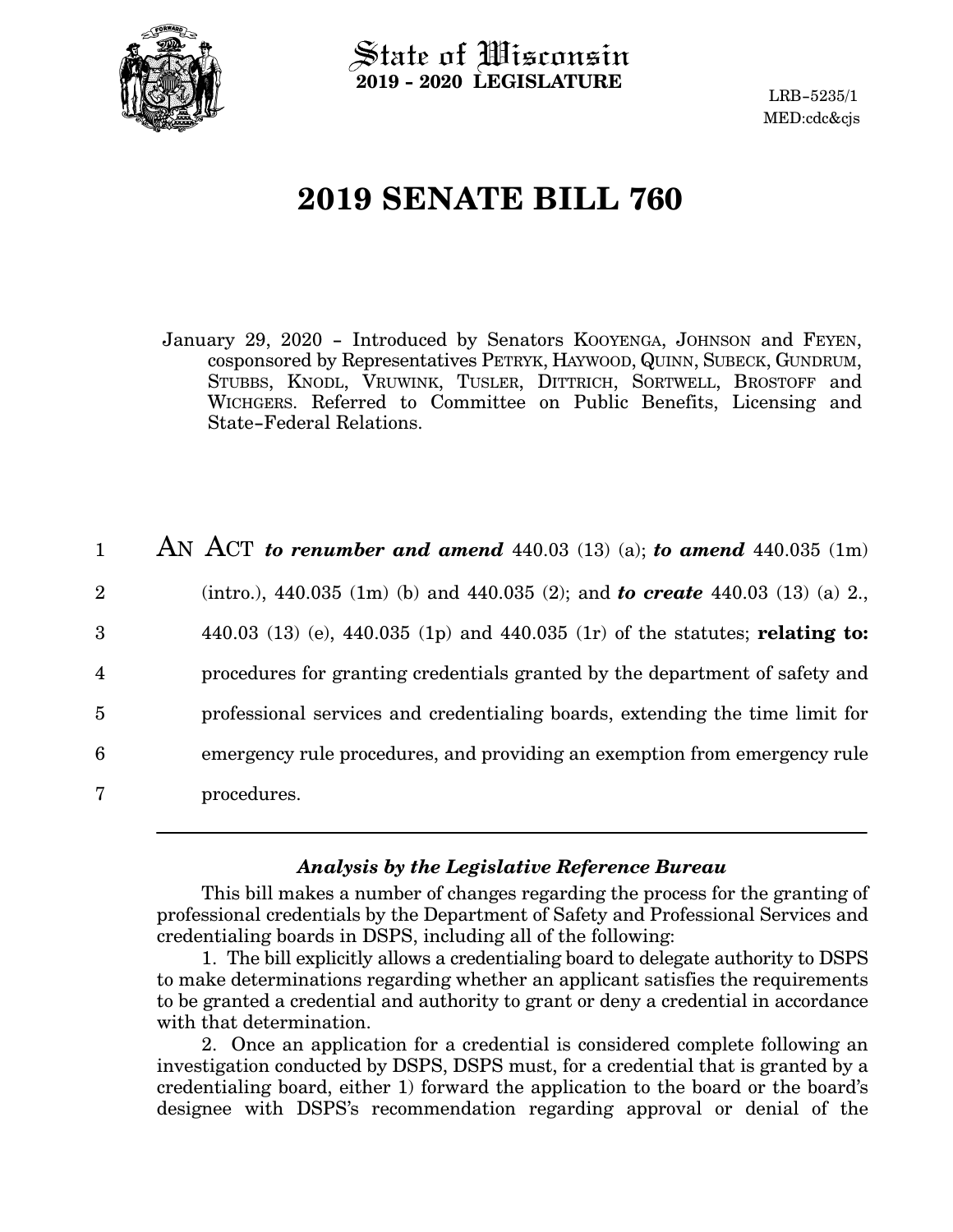## **SENATE BILL 760**

application or 2) if DSPS has been delegated the authority to make a determination on the application, directly approve or deny the application in accordance with its determination. If DSPS forwards an application to the board or the board's designee with a recommendation that it be approved, the bill requires that the application be considered automatically approved by the board on the tenth business day thereafter, unless the application is acted on sooner or unless the board or its designee takes certain other actions before that date.

For further information see the *state* fiscal estimate, which will be printed as an appendix to this bill.

# *The people of the state of Wisconsin, represented in senate and assembly, do enact as follows:*

**SECTION 1.** 440.03 (13) (a) of the statutes is renumbered 440.03 (13) (a) 1. and 1

amended to read: 2

440.03 **(13)** (a) 1. The department may conduct an investigation to determine whether an applicant for a credential satisfies any of the eligibility requirements specified for the credential, including whether the applicant does not have an arrest or conviction record. In conducting an investigation under this paragraph, the department may require an applicant to provide any information that is necessary for the investigation, except that, for an investigation of an arrest or conviction record, the department shall comply with the requirements of pars. (b) and (c). Once all required information has been received and the department has completed its investigation, the application shall be considered complete. **SECTION 2.** 440.03 (13) (a) 2. of the statutes is created to read: 440.03 **(13)** (a) 2. Once an application is considered complete following an investigation as provided in subd. 1., the department shall, for a credential that is granted by a credentialing board, do one of the following: 3 4 5 6 7 8 9 10 11 12 13 14 15

a. Forward the application to the credentialing board or the credentialing board's designee with the results of the department's investigation and a 16 17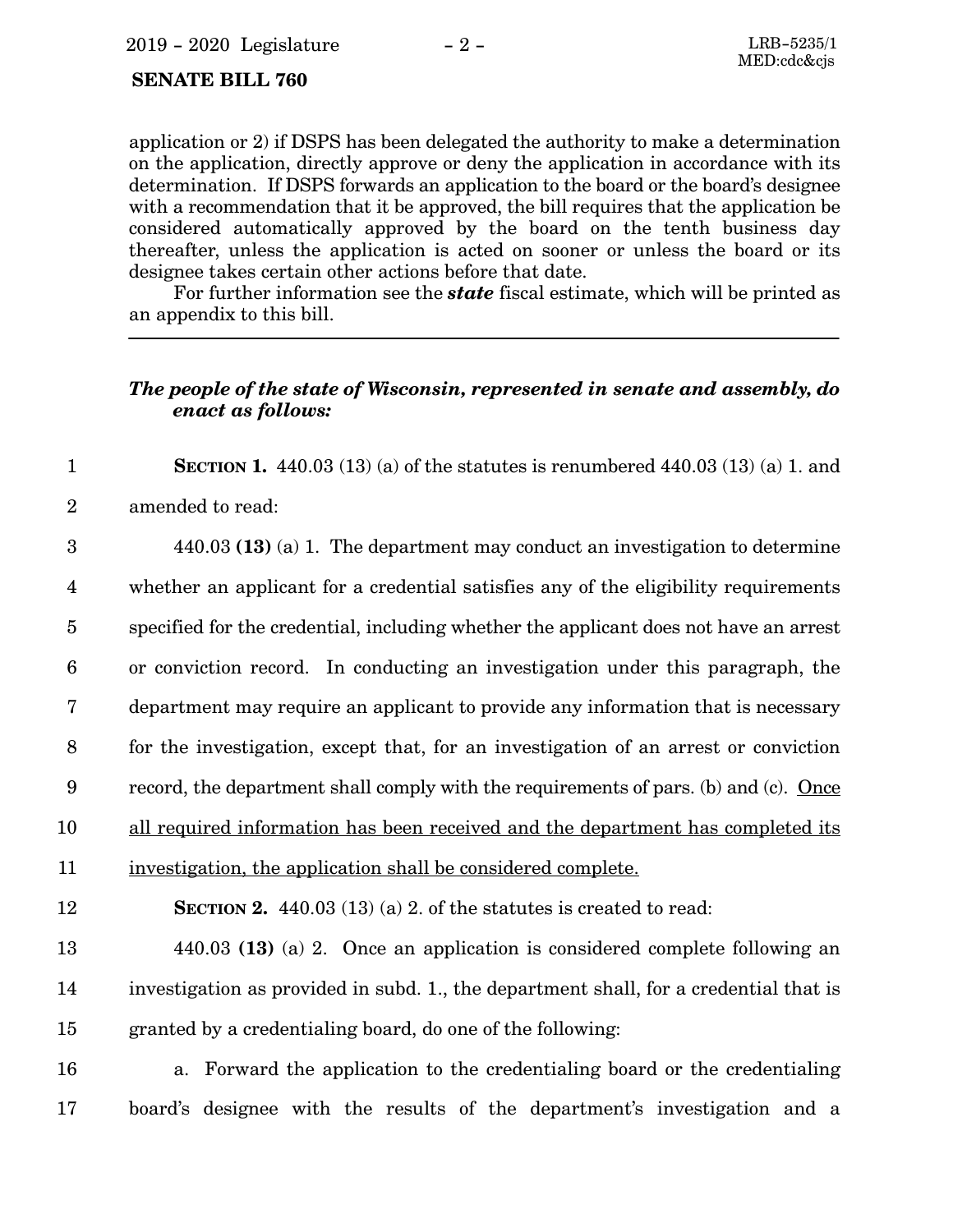#### **SENATE BILL 760**

recommendation on whether to approve the application, approve the application with limitations, deny the application, or conduct further review. 1 2

b. In accordance with authority delegated to the department under s. 440.035 (1p), approve the application, approve the application with limitations, or deny the application. 3 4 5

6

**SECTION 3.** 440.03 (13) (e) of the statutes is created to read:

440.03 **(13)** (e) After the department submits under par. (a) 2. a. a completed application for a credential to a credentialing board or the designee of the credentialing board, for which the department recommends approval or approval with limitations and does not recommend any further review by the credentialing board or the credentialing board's designee, the department may notify the applicant that, unless anything specified in s.  $440.035$  (1r) (a) to (d) occurs prior to that date, the application will be considered to have been approved by the credentialing board in accordance with the department's recommendation on the 10th business day following the date of submission and the credential will be issued no later than the 10th business day following that date. 7 8 9 10 11 12 13 14 15 16

**SECTION 4.** 440.035 (1m) (intro.) of the statutes is amended to read: 17

440.035 **(1m)** (intro.) Each examining board or affiliated Subject to subs. (1p) and (1r), each credentialing board attached to the department or an examining board shall: 18 19 20

21

**SECTION 5.** 440.035 (1m) (b) of the statutes is amended to read:

440.035 **(1m)** (b) Be the supervising authority of all personnel, other than shared personnel, engaged in the review, investigation, or handling of information regarding qualifications of applicants for credentials, examination questions and answers, accreditation, related investigations, and disciplinary matters affecting 22 23 24 25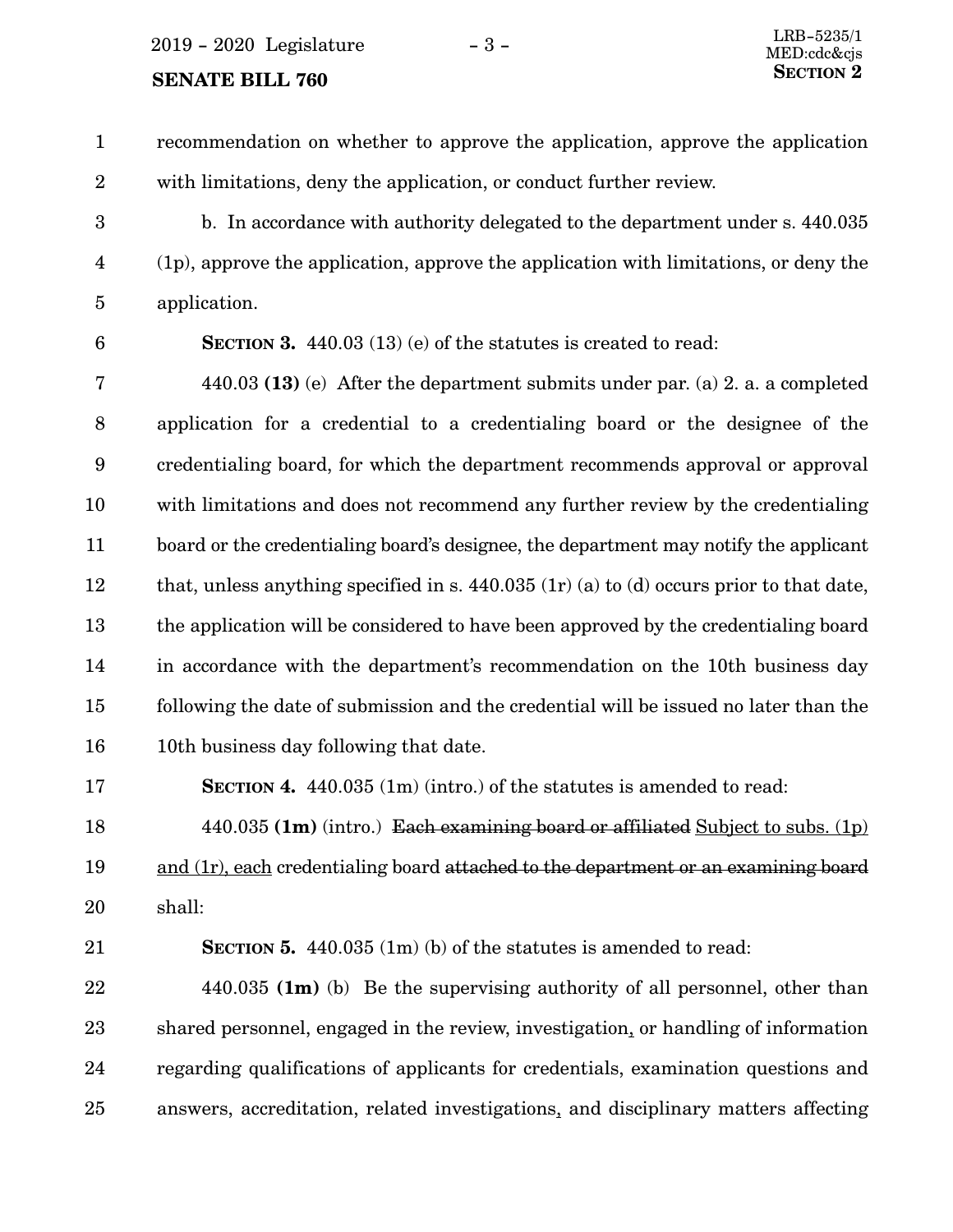2019 - 2020 Legislature - 4 - LRB-5235/1

# **SENATE BILL 760 SECTION 5**

persons who are credentialed by the examining board or affiliated credentialing board, or in the establishing of regulatory policy or the exercise of administrative discretion with regard to the qualifications or discipline of applicants or persons who are credentialed by the examining board, affiliated credentialing board or accreditation. 1 2 3 4 5

6

**SECTION 6.** 440.035 (1p) of the statutes is created to read:

440.035 **(1p)** Notwithstanding chs. 440 to 480, a credentialing board may delegate authority to the department to make determinations regarding whether an applicant satisfies the requirements to be granted a credential and may delegate authority to the department to grant or deny a credential in accordance with that determination. 7 8 9 10 11

12

**SECTION 7.** 440.035 (1r) of the statutes is created to read:

440.035 **(1r)** Notwithstanding chs. 440 and 480, after the department submits a completed application for a credential to a credentialing board or the designee of the credentialing board under s. 440.03 (13) (a) 2. a. for which the department recommends approval or approval with limitations and does not recommend further review by the credentialing board or the credentialing board's designee, the application shall be considered to have been approved by the credentialing board in accordance with the department's recommendation on the 10th business day following the date of submission, unless one of the following occurs prior to that date: (a) The credentialing board or the credentialing board's designee approves or 13 14 15 16 17 18 19 20 21

denies the credential. 22

(b) The credentialing board or the credentialing board's designee makes a determination that additional time is required to make a determination on the 23 24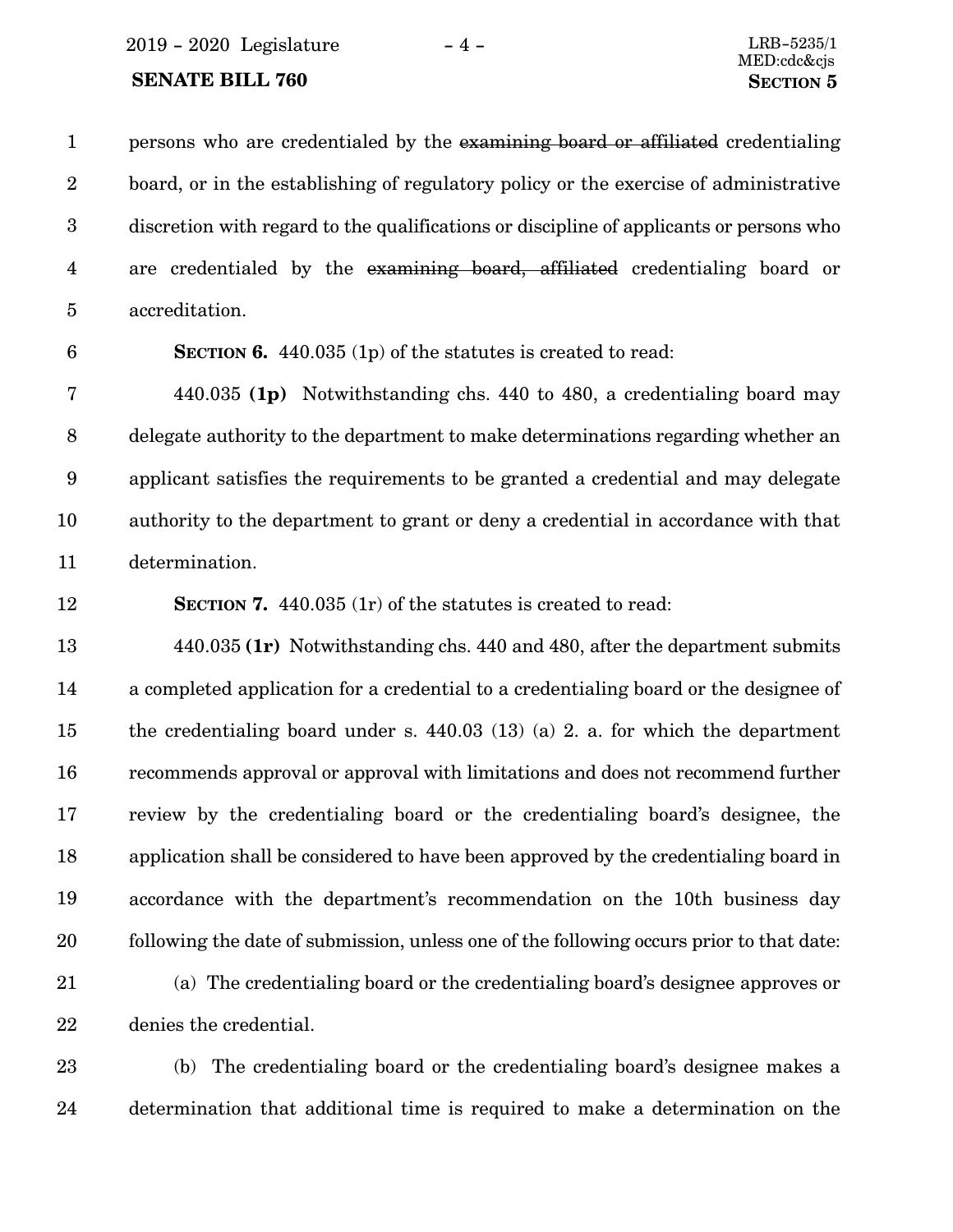#### **SENATE BILL 760**

application, not to exceed any deadline established by the department under s. 440.03 (1m). 1 2

(c) The credentialing board or the credentialing board's designee determines that an applicant must complete an additional examination, if the credentialing board has the authority to require such an examination. 3 4 5

(d) The credentialing board makes a request, subject to s. 103.35, for further information from the applicant in order to make a determination on the application. **SECTION 8.** 440.035 (2) of the statutes is amended to read: 6 7 8

440.035 **(2)** Except as otherwise permitted in chs. 440 to 480, an examining board or affiliated a credentialing board attached to the department or an examining board may require a credential holder to submit proof of the continuing education programs or courses that he or she has completed only if a complaint is made against the credential holder. 9 10 11 12 13

14

### **SECTION 9.**0**Nonstatutory provisions.**

(1) Using the procedure under s. 227.24, the department of safety and professional services and any credentialing board, as defined in s. 440.01 (2) (bm), may promulgate rules that are necessary to implement the changes in this act. Notwithstanding s. 227.24 (1) (a) and (3), the department or credentialing board is not required to provide evidence that promulgating a rule under this subsection as an emergency rule is necessary for the preservation of the public peace, health, safety, or welfare and is not required to provide a finding of emergency for a rule promulgated under this subsection. Notwithstanding s. 227.24 (1) (c) and (2), emergency rules promulgated under this subsection remain in effect until May 1, 15 16 17 18 19 20 21 22 23